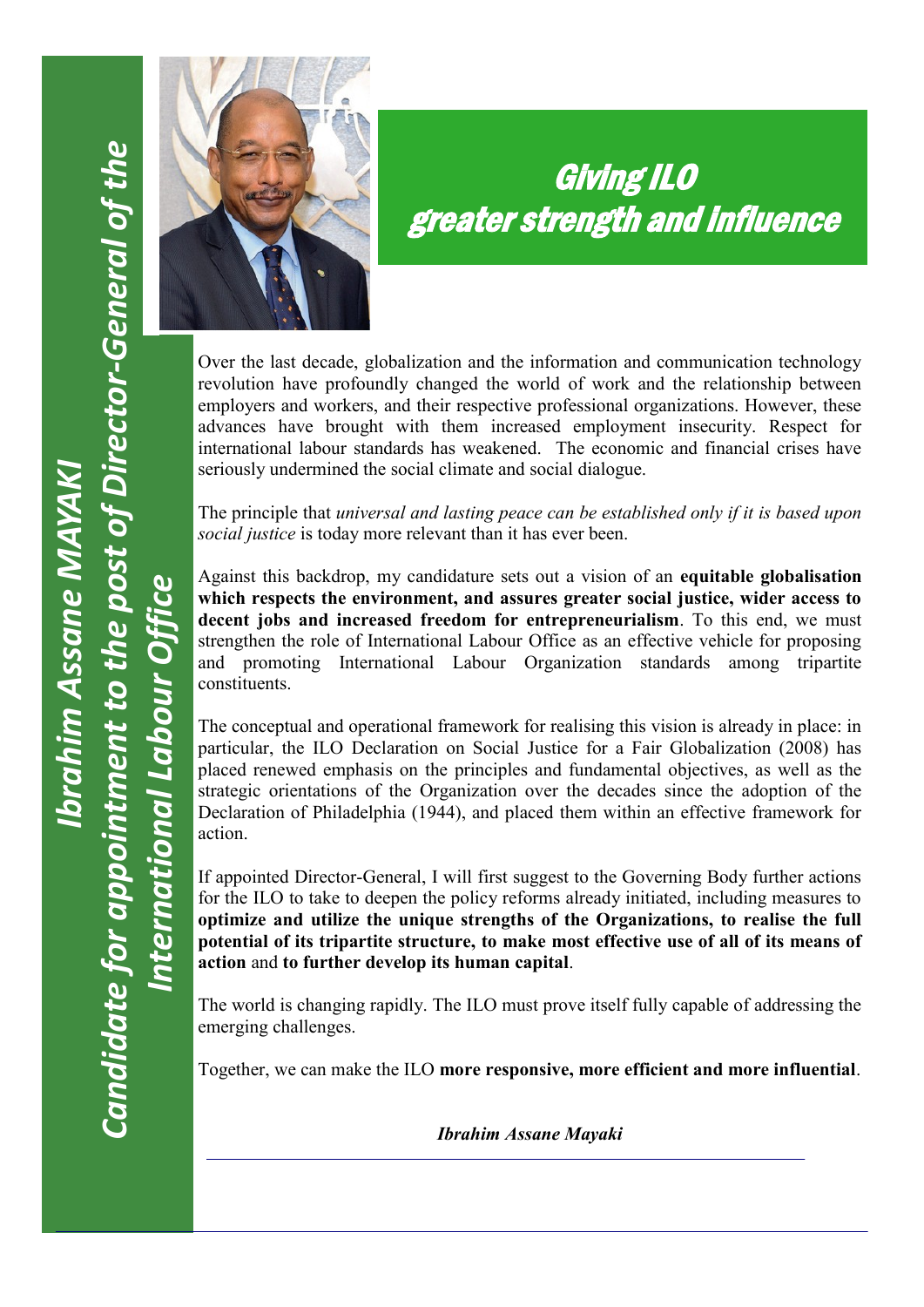# **1. Strengthening ILO's standard-setting function**

This could be done at two levels:

- (i) Improving the **relevance and visibility of ILO standards,** in a context of globalization and crises with multiple consequences. To help address the economic and financial crisis, many countries have recently introduced legislative measures relating to the functioning of the labour market and to social protection, or plan to do so. The ILO could play an advisory role to national parliaments and governments so as to strengthen their capacity in the definition of legal frameworks.
- (ii) Supporting countries to **respect international standards**. Many governments, especially those in developing countries, have not ratified all the core labour standards or face serious problems in their application. The ILO could play a proactive role by interacting with parliaments, governments and social partners in order to identify the priority measures and actions needed to update national legal frameworks and implementation measures.

#### **2. Strengthening the promotion of social dialogue**

The overarching priority here is to establish social dialogue as a **pillar of good governance** at both the enterprise and national levels. Social dialogue must become an indispensable mechanism of **transparency**, for **strengthening the rule of law** and for the **consolidation of democracy**.

The economic and financial crisis since 2008 and the subsequent social and political upheavals (the Arab spring, the Occupy movement, etc.) have revealed the importance of social dialogue as an essential tool in creating favourable conditions for access to decent and sustainable employment; more than ever, social dialogue has become a pre-condition for the establishment or re-establishment of a climate of social harmony.

In a changing world, social dialogue in general and collective bargaining in particular must provide the foundation for a smooth, balanced and fair operation of the labour market to *secure social justice*.

In this respect, collective bargaining must be applied as much in Very Small Businesses and Small and Medium Enterprises (SMEs), as in large corporations through the implementation of the international framework agreements.

We must equally pay special attention to the development of social dialogue and collective bargaining in the **informal economy**, especially in the many countries of the South. For this purpose, the ILO could develop partnerships with all interested parties at local or international levels, so as to raise awareness and build capacity of relevant stakeholders.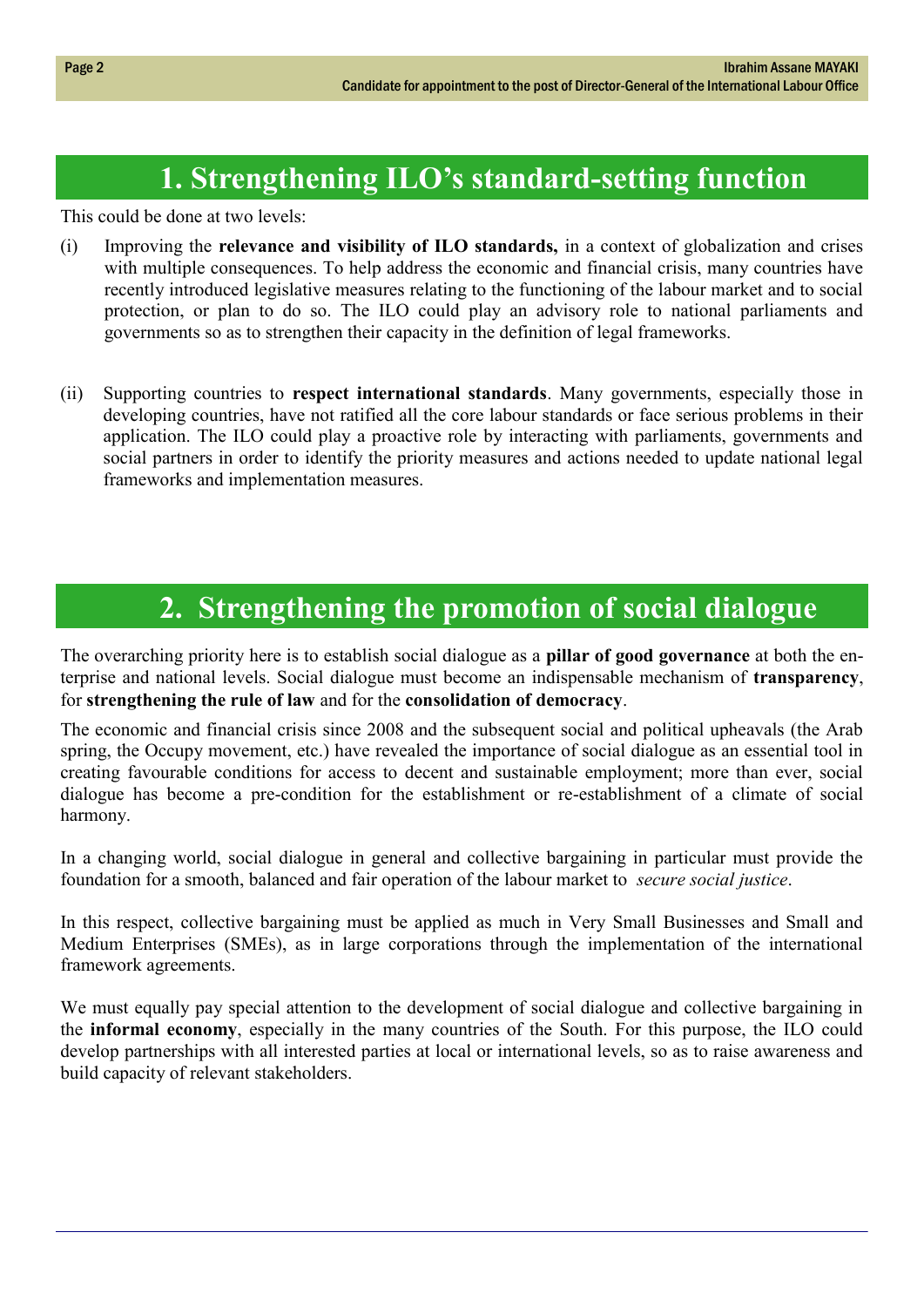# **3. Strengthening employment and vocational training policies**

Vocational training is a key factor to promote access to decent and sustainable employment especially for vulnerable groups (such as youth, persons with a disability, older persons).

There is a crying need to create a favourable environment for the development of a dynamic and wellstructured vocational training system, which can provide programs that correspond closely to the needs of the labour market.

Creating synergy is essential to this. The ILO could play a role as strategist and coordinator of the interactions between governments, social partners, international institutions, Multilateral Development Banks and the private sector so as to create the conditions necessary for the development of vocational training through provision of adequate human and financial resources; the establishment of regulatory authorities for the sector; and the creation of effective systems for tendering and validation of program content.

Finally, we must search out new opportunities and new partners to become involved in vocational training. For example, we could more actively engage with international foundations.

# **4. Building social protection floors**

Promoting social protection is one of the original aims of the ILO. Ongoing debates on the economic and financial crisis - and its tendency to lead to social and political crises throughout the world - advocate placing social protection at the heart of the solutions and remedies. These include measures to secure employment levels and establish social protection floors that guarantee a minimum level of income and access to basic social services to those people worst affected by the consequences of the crisis.

Social security is now widely accepted to have become a human right, as well as a political, social and economic necessity, and a stabilizing factor in times of turmoil and crisis.

Yet it has to be recognized that the great majority of the world's population lacks access to universal coverage. Indeed, a large part of humanity is still deprived of access to basic health care, while more than half of the elderly receive no pension at all.

If you place your trust in me, I undertake to intensify advocacy for social protection policies that are designed, fully integrated and developed together with employment policies.

I am also committed to engage the Office in the promotion of good governance of social protection programs by fully involving governments and social partners.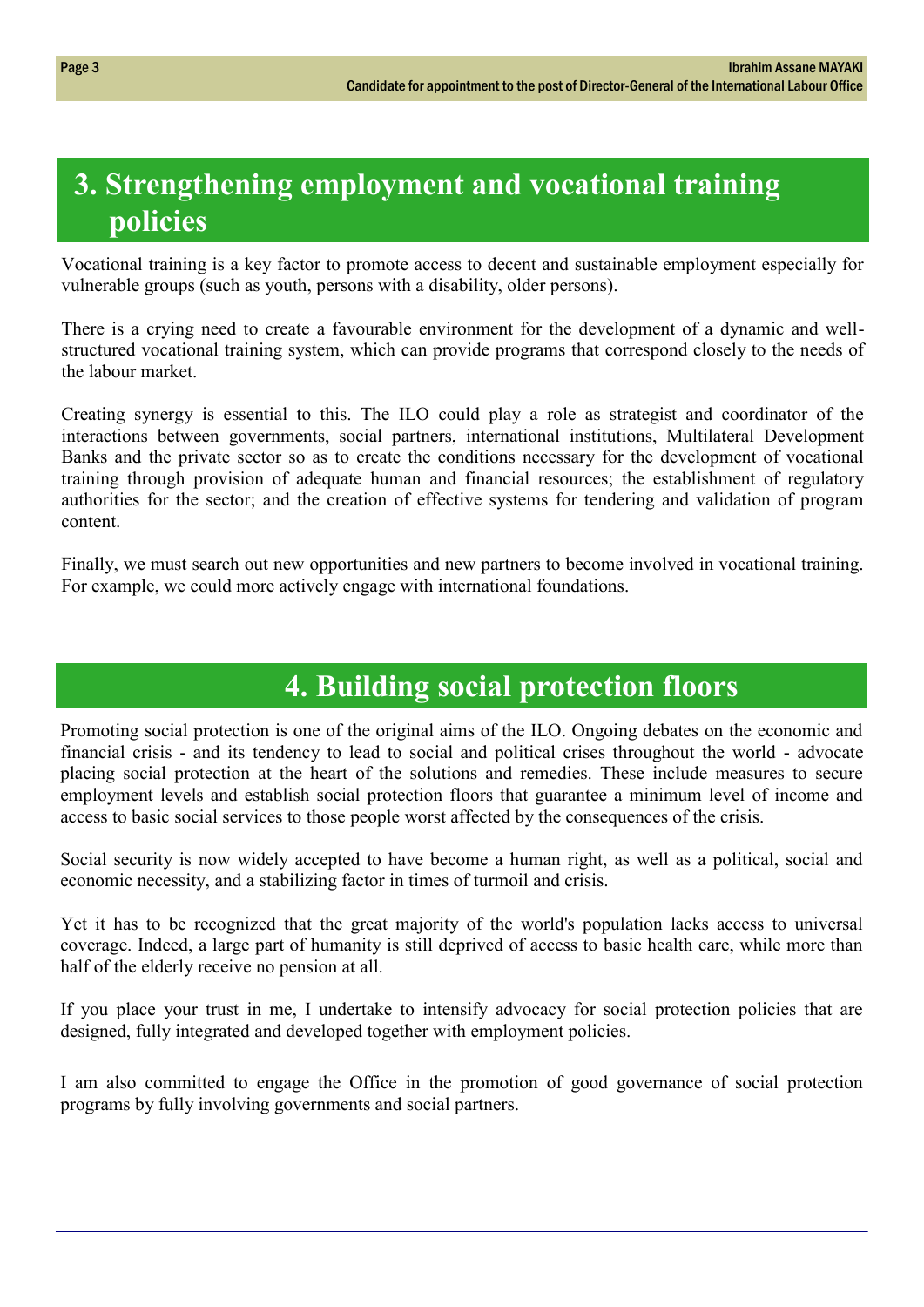# **5. Making ILO a global hub for employment-related issues**

The ILO has added value in action to strengthen national capacity to monitor and assess labour market trends. This particular activity could be a central focus of governments, international and social partners' efforts to stimulate and support employment at the country level.

The ILO could play a leading role in strengthening partnerships on employment-related issues between member States, the Multilateral Development Banks and regional economic institutions.

Finally, the ILO must go beyond its current realm of activity in this area. It must learn from its actions in all regions of the world, identify good practices and successful experiences in order to assess the possibilities of transfer to other regional contexts (through "reverse linkage").

In this regard, we must increase funding for the International Training Centre of ILO (in Turin) to better respond to the need for capacity building of employers' and workers' organizations as well as of government officials.

### **6. Enhanced private sector involvement and greater access to credit**

We must work to bring together the private sector with universities so that the latter are better able to understand employment trends and market needs. We can look for inspiration to the US system of university Chairs, through which American companies are investing to support or develop a university course with potential for a specific business or industrial sector.

At another level, one might think of an inclusive model which covers training, work experience and access to credit, that will provide a more coherent approach than does training alone. The beneficiaries of such programs will have the opportunity to create Very Small Businesses and thus «maximize returns» to the training received.

Technical and financial partners have a key role to play in this system. Thus, Multilateral Development Banks may become more sensitized to the benefits of employment-intensive projects (infrastructure, urban development, agribusiness, etc.).

These partners will be pro-actively approached to increase the number and amount of lending facilities within their country assistance strategies. These credit lines will include for instance a secured portion, intended for the most vulnerable groups (young women, people in post-conflict situations, youth living with disabilities, etc.).